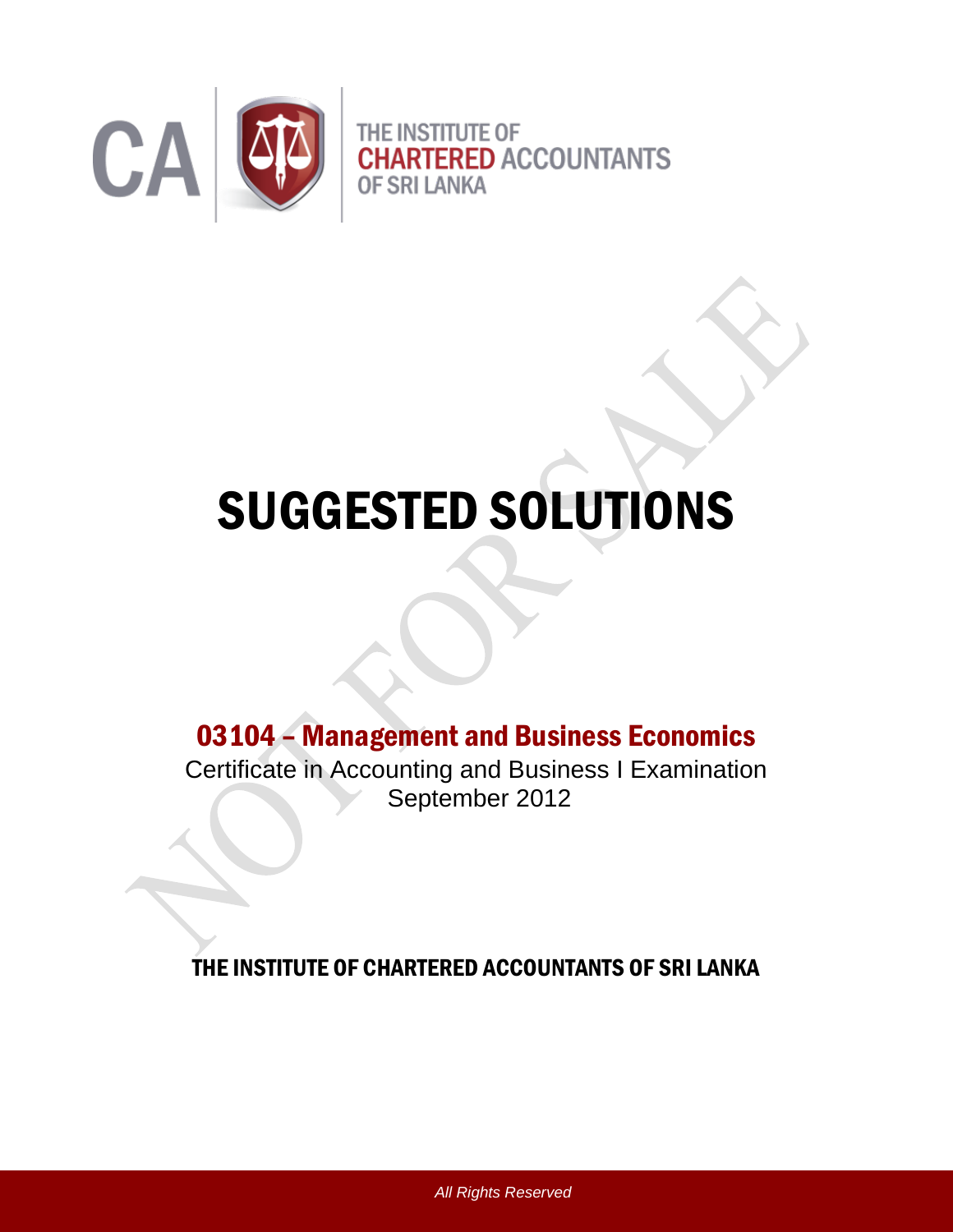## PAPER 'A'

# **ANSWERS FOR MULTIPLE CHOICE QUESTIONS**

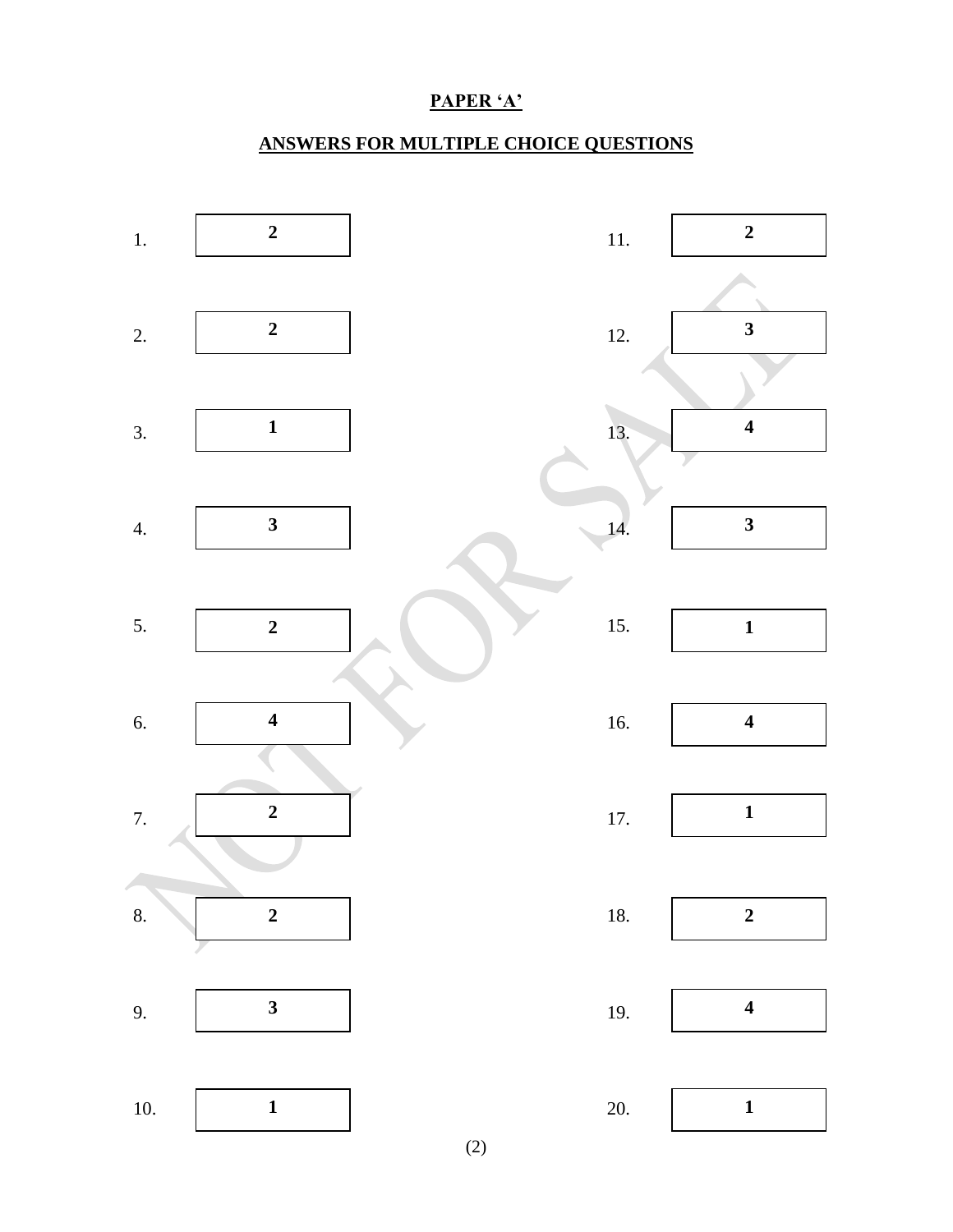#### **PAPER "B"**

#### **Answer No. 01**

#### (a) **Names of different types of economic systems prevailing in the world**

- i. Free enterprise or Market economic systems; Capitalist systems.
- ii. Centrally planned or Command economic systems; Socialist systems.
- iii. Mixed economies

#### **Basis for such categorization; taking i, ii and iii above respectively.**

- i. Supply and prices are regulated by market forces / price mechanism; economic decision making with regard to that how to produce, what to produce, to whom it is to be produced, their pricing etc. are solely guided by the interaction of market forces / price mechanism ; government intervention or central planning is minimum or virtually nil.
- ii. Supply and prices are regulated by the government rather than market forces; government planners decide which goods and services are produced, what prices they should be charged and how they are distributed (i. e. central planning);
- iii. Economic decisions are made partly by the free market forces of demand and supply and partly by the government.
- (b) Sri Lanka is classified as a mixed economy.

#### **Possible advantages, Sri Lanka could have for having a mixed economy.**

In a mixed economy, both the Government and the private sector jointly control the economic system. The advantages of a mixed economy are;

- i. Provide fair competition. The presence of private enterprise ensures that there is fair competition in the market and the quality of products and services are not compromised.
- ii. The market prices are well regulated. The Government with regulatory bodies ensures that the market price do not go beyond the actual price.
- iii. Optimum utilization of national resources. In a mixed economy, the resources are utilized efficiently, as both government and private enterprises are utilizing them.
- iv. People are given more freedom. The average people have more say when it comes to the quality and the prices of products and services.
- v. It does not allow monopoly at all. A mixed economy does not allow any monopoly as both Government and private enterprises enter every sector for business.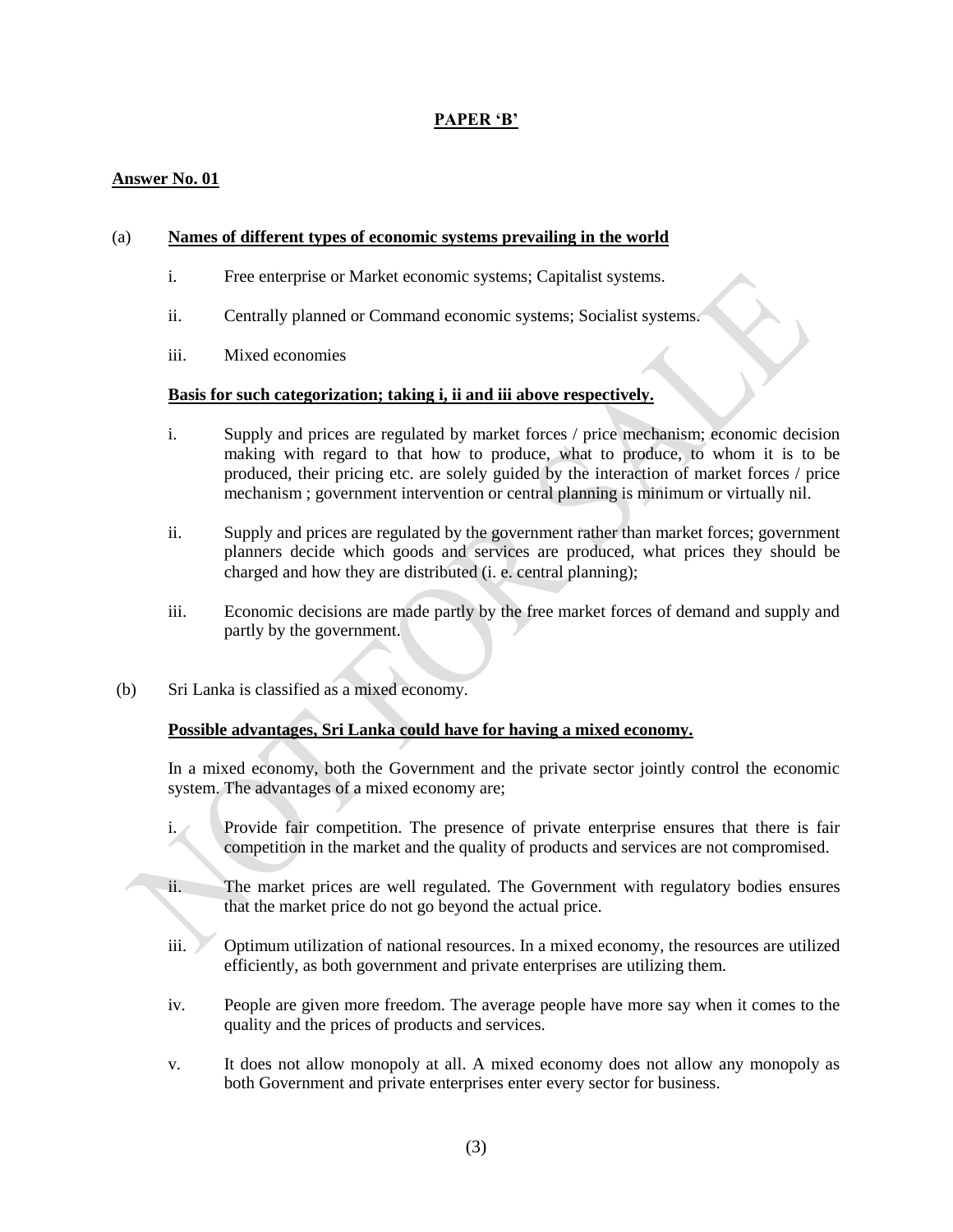#### (c) (i) **Normative Economics**

A perspective on economics that incorporates subjectivity within its analyses. It is the study or presentation of "**what ought to be**" rather than "**what actually is"**. Normative economics deals heavily in **value judgments** e.g. government should have controlled the inflation.

#### (ii) **Positive Economics**

Positive economics is the opposite of it. Positive statements are statements of facts. It studies "**what is", "what was"** or, **"what will be"** e.g. average inflation rate is 8% this year.

#### (d) **The impact of the decline of National Savings in Sri Lanka, as a percentage to GDP, form its 2010 level of 25.4% to 22.1% in 2011felt on economic development**

- i. Decline in capital formation / availability of resources for investments,
- ii. Actual level of investments in the economy would come down.
- iii As a result, growth rate of the economy would become lower than the expectation.
- iv. Under employment of resources in the economy.
- v. Economic development would be slowed down.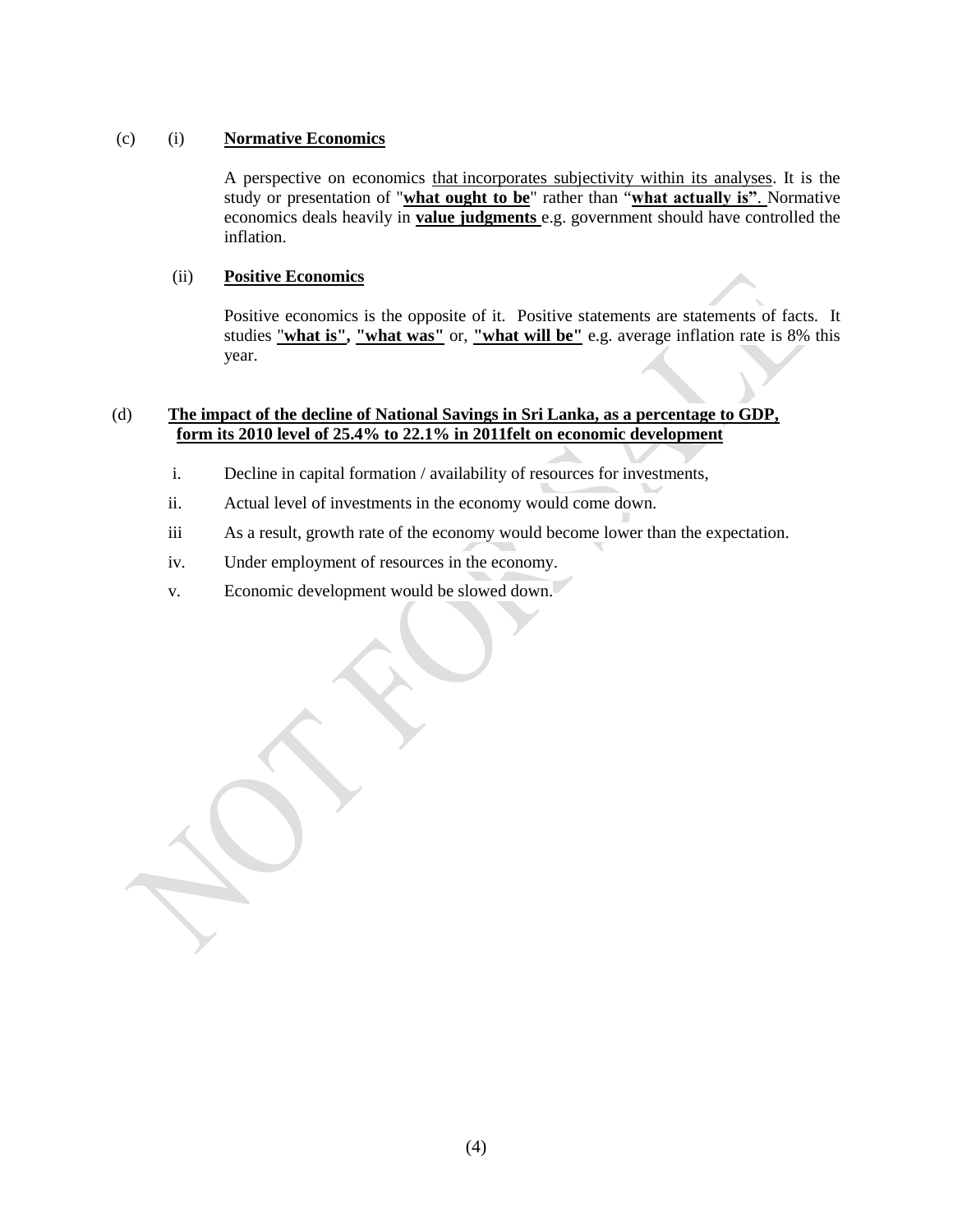(a)  $Q$  (d) = 600 -15 P  $Q(s) = -275 + 20 P$ 

(i) Price at market equilibrium; i. e. P at when,  $Q(d) = Q(s)$ 

i.e.  $600 -15$  P =  $- 275 + 20$  P  $600 + 275 = 20P + 15P$  $35 P = 875$  $P = 875/35 =$ **Rs. 25** 

Now **Q** value is to be determined by substituting **P** value for any one of the two equations.

 $Q = 600 - 15 P = 600 - 15 (25) = 225$  Units.

(ii) Schedule of quantities demanded and supplied, at  $P = Rs$ . 20/= and Rs. 30/=

| Price $(P)$ (Rs.) | Q Demanded. Q Supplied. |     |
|-------------------|-------------------------|-----|
| 20.00             | 300                     | 125 |
| 30.00             | 150                     | 325 |

(iii) Market Demand and Supply Curve;



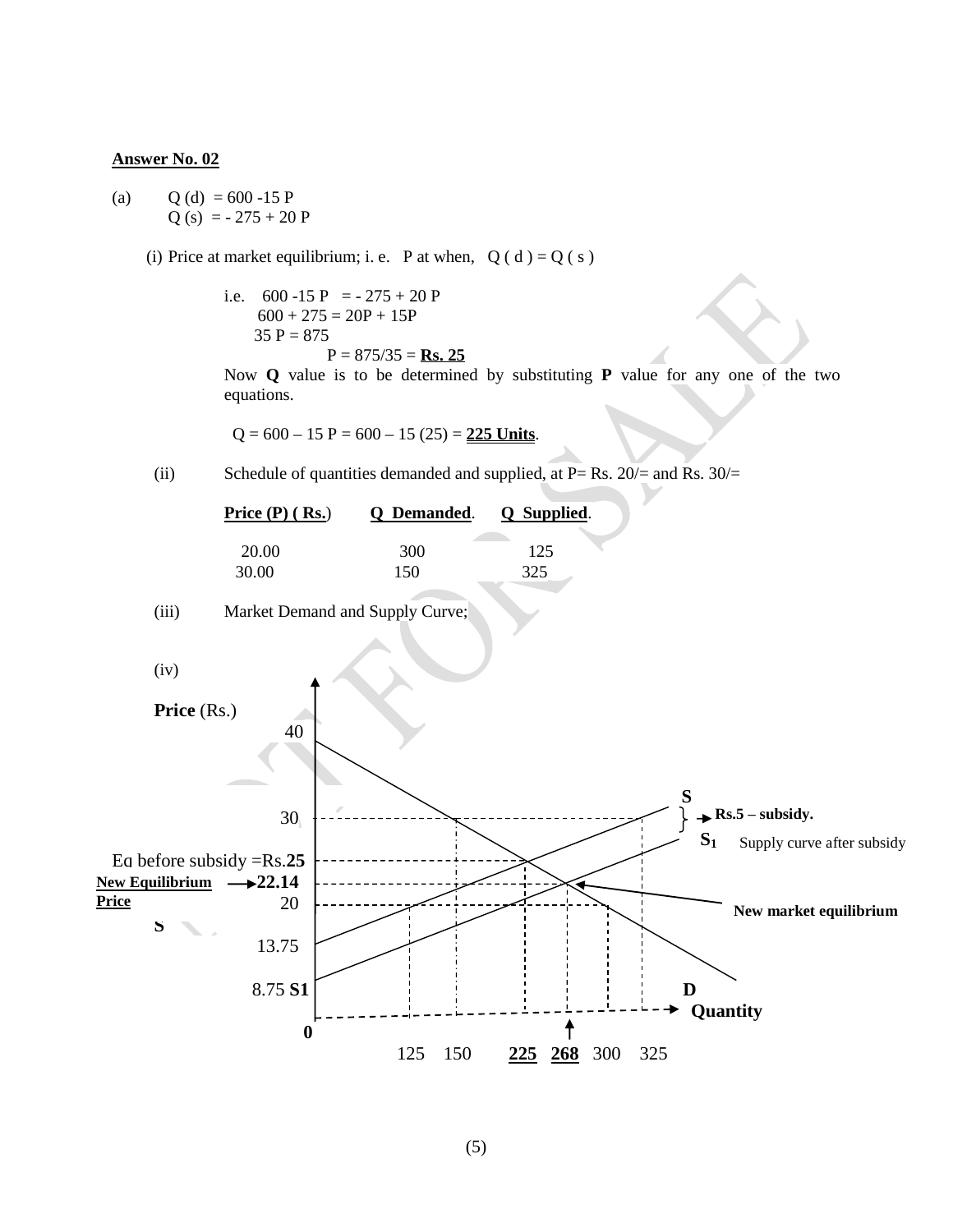**Calculation of new equilibrium, when the government introduced the subsidy for each unit sold**;

Q (d) = 600 – 15P (**No change**)

 $Q (s) = -275 + 20P$  (**Before subsidy**)

 $Q_{S_{1}}$  = -175 + 20P (**After subsidy of Rs. 5/= for each unit sold**)

**Price at new equilibrium**;  $600 - 15 P = -175 + 20 P$  $600 + 175 = 15 P + 20 P$  $775 = 35 P$  $P = \mathbf{Rs.} 22.14$  (Approximately)

**Quantity at new equilibrium**;  $Q = 600 - 15P = 600 - 15(22.14) = 600 - 332 = 268$  Units

|     | New equilibrium price    |     | Rs. 22.14                              |
|-----|--------------------------|-----|----------------------------------------|
|     | New equilibrium quantity | $=$ | 268 units                              |
| (a) | Consumer surplus         |     | $(268) (40.00 - 22.14)$                |
|     |                          |     | Rs. 2,393.24                           |
|     |                          |     |                                        |
| (b) | Producer surplus         |     | $(268)$ $(22.14 - 8.75)$ ) + (subsidy) |
|     |                          |     | $(1,794.26) + (5.00 * 268)$            |
|     |                          |     | Rs. 3,134.26                           |
|     |                          |     |                                        |

Note: (i) Rs.  $40.00$  = price at which quantity demanded becomes zero

(ii) Rs.  $8.75$  = price at which quantity supplied becomes zero, after subsidy

(iii) At above (a) and (b), is used to calculate the square area of a triangle, as applicable.

(b) When a price of a commodity comes down, say from Rs. 10 per unit to Rs. 8 per unit, the quantity demanded at the new price of Rs. 8 would be much higher, say 12 units, than that for at Rs. 10 per unit, say 8 units, under normal circumstances.

This increase in quantity demanded in 4 units would be caused due to two combined effects, namely:

i. Income effect and

ii. Substitution effect.

 $\Delta \Delta$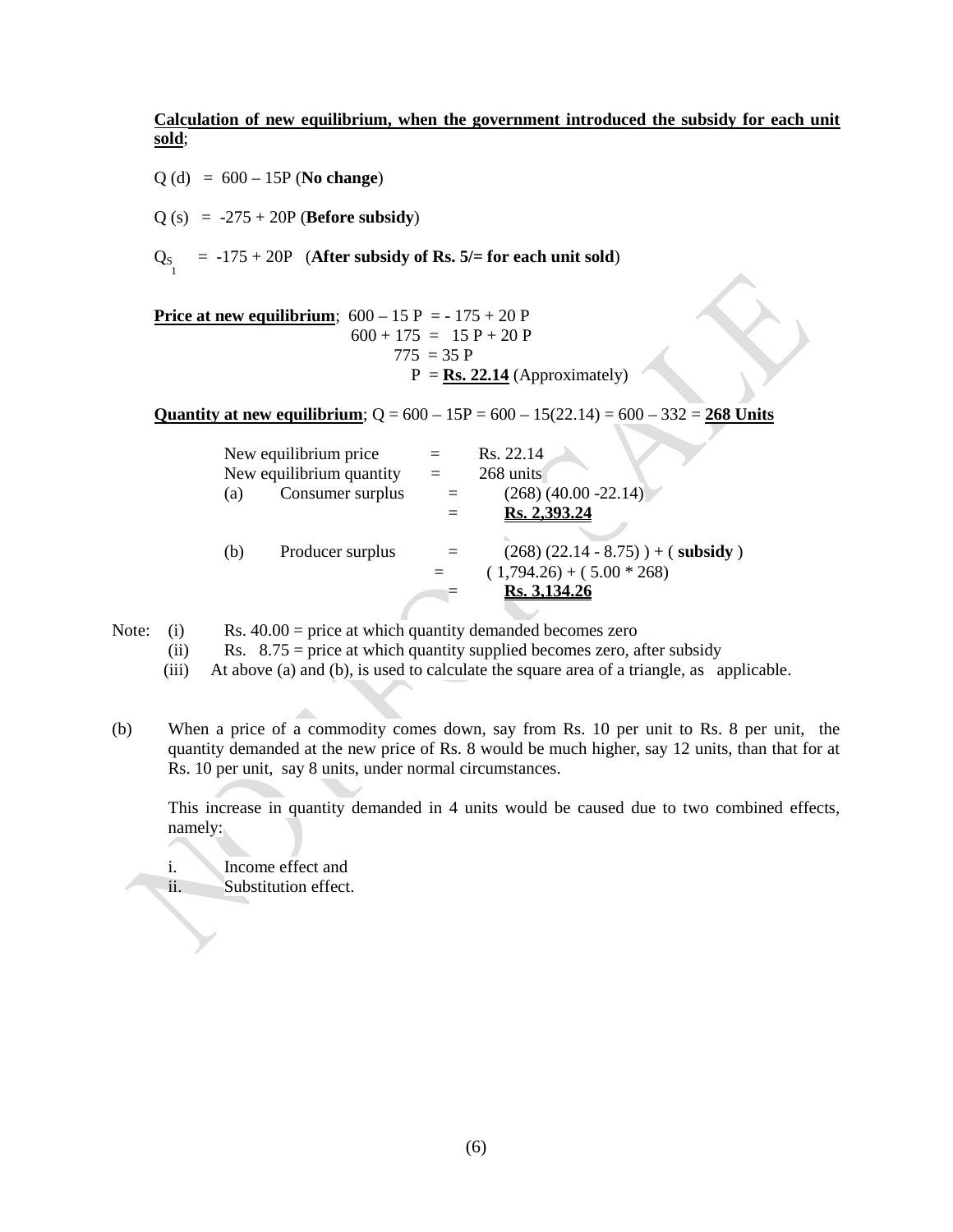#### **Income Effect.**

As a result of the price reduction, first thing to happen would be the increase of the **real income**  of the consumer. E.g. If the total income of the consumer is Rs.  $200/=$ , prior to the decrease of the price, total units that could be purchased would be  $200 / 10 = 20$  units; now at the reduced price it would be  $200 / 8 = 25$  units. The real income, i.e. quantity that could be purchased, has gone up from 20 to 25 units or by 25%. As a result of this increase of the real income or real purchasing power increase takes place, the consumer tempts to demand more from the commodity concerned. This increase in the quantity demanded is considered as **"income effect**" **as it takes place in view of the increase in the real income.**

#### **Substitution Effect**.

The second thing that would happen is that due to this price reduction, the commodity concerned would become cheaper compared to the prices of substitute goods available for this commodity. Now the price of the commodity concerned is relatively low. Due to this happening, the consumer concerned would tempt to demand more from this commodity, in place of the substitutes that he used to buy earlier, prior to the price reduction of this commodity. This increase takes place in the quantity demanded is considered as due to "**substitution effect**" as it takes place in view of the increase in demand **due to the substitution that would take place.**

#### (c) **Accounting Profit vs. Economic profit.**

Profit is defined as the **residual value gained from any business operation**. However, the exact method of calculation differs between accountants and economists.

Economists usually define profits as" revenues **less** the **opportunity** cost of land, labour, capital and materials used for its production". This surplus is the economic profit that economists see as the incentive for firms to enter or leave the market / industry.

Therefore, **Economic profit = Revenue – Total opportunity cost involved.**

In the accounting sense of the term, net profit (before tax) is the residual after deduction of all money costs such as; **wages, rent, fuel, raw materials, interest on loans and depreciation.** 

Another definition of accounting profit is the "**total revenue less costs properly chargeable against the goods sold".**

In calculating economic profit, **opportunity costs** are deducted from revenues earned. **Opportunity costs of inputs** are the alternative best returns foregone due to using the chosen inputs for the current operation. As a result, there may be a situation with a significant accounting profit but with little to no economic profit.

For example, say, for an investment of Rs. 100,000 to start a business, somebody earns Rs. 120,000/=. Then the accounting profit earned would be Rs. 20,000. However, say, that in the same year, if he could have earned an income of Rs. 45,000 some other way, his **economic loss** under this situation would be Rs. 25,000. i.e (120,000 - 100,000 - 45,000).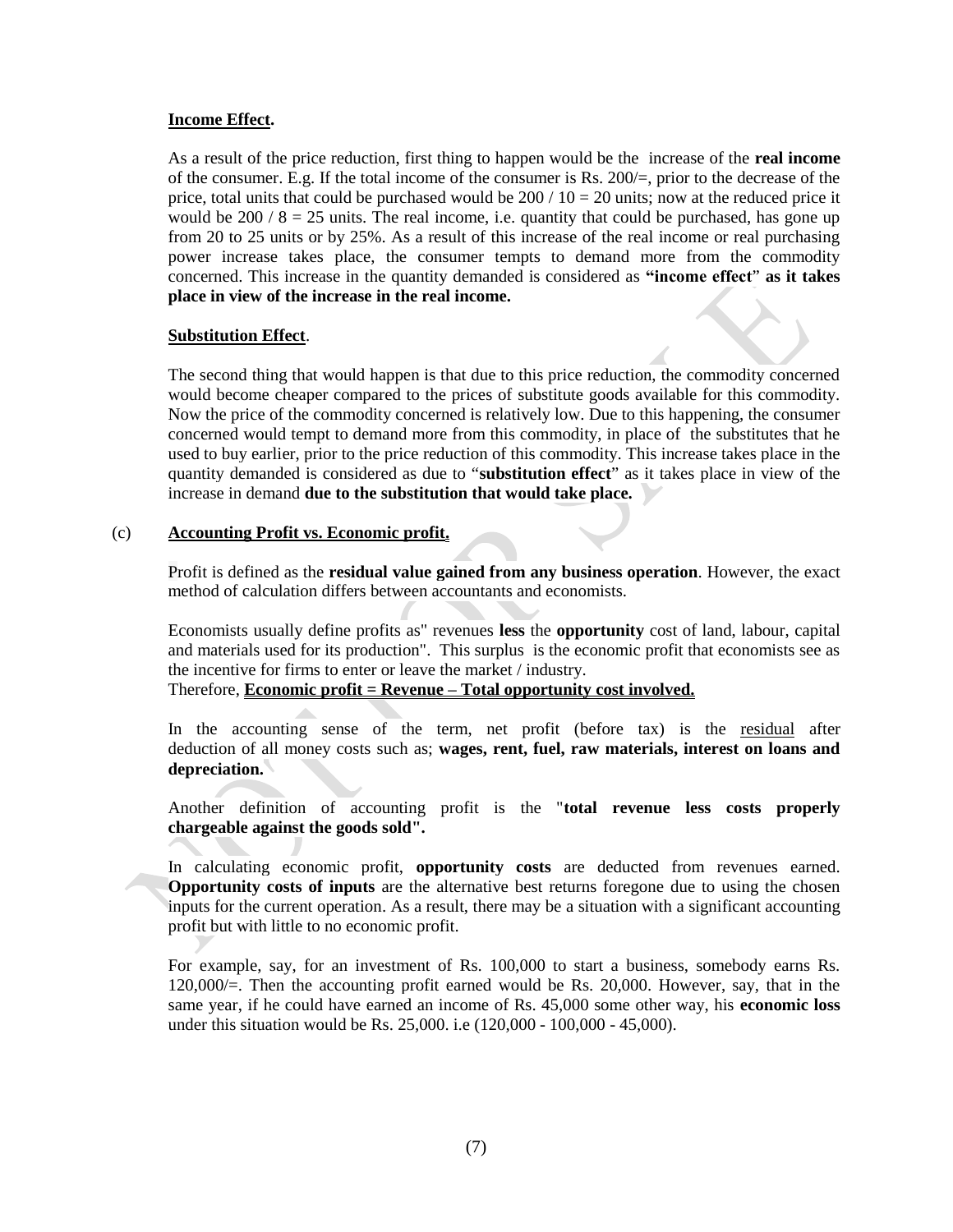#### (a) **Internal and external price stability**

**Internally**, the **Price Stability** is a situation where there are **no wide fluctuations in the general price level** in an economy which helps to achieve sustainable economic growth.

When the prices fluctuate at a low rate, there would **not** have any significant influence on economic decisions of participants of an economy, viz. households and firms. Therefore, stable prices **would not distort the economic decisions** regarding what to produce and how to produce etc., thus enabling, efficient allocation of resources in the economy leading to economic stability.

Similarly, **External Price Stability** is a situation where there are no wide fluctuations in the **exchange rate** and that situation helps to achieve **sustainable level of external trading and a balance of payment situation**, in dealing with the outside world.

Therefore, the price stability, **internally and externally** is very vital for the achievement of sustainable economic development for the economy.

#### (b) **Monetary Policy instruments of the central Bank;**

The Central Bank possesses a wide range of tools to be used as instruments of monetary policy. The main monetary policy instruments currently used are;

- (a) Policy interest rates and open market operations (OMO) and
- (b) The statutory reserve requirement (SRR) on commercial bank deposit liabilities.

#### (c) (i) **Policy interest rates and open market operations (OMO**)

**The key elements** of this instrument are (i) an interest rate corridor formed by the main policy rates of the Bank i.e. the **repurchase rate** and the **reverse repurchase rate**, (ii) a **daily auction** either to **absorb or inject** liquidity.

These main policy instruments of repurchase rate and reverse repurchase rate of the Central bank form the lower and upper bounds for the comparable overnight interest rates in money markets. These rates are reviewed on a regular basis by the Central Bank, usually once a month, and revised if necessary.

**A daily auction / open market operations** are conducted either to absorb liquidity through repurchase transactions, if there is excess liquidity, or to inject liquidity through reverse repurchase transactions, if there is a shortage of liquidity and thereby to maintain overnight interest rates stable around a level considered consistent with the reserve money targets.

There also exists another policy rate known as the **Bank Rate**. It is the rate at which, the Central Bank provides credits to commercial banks as lender of last resort.

#### (ii) **Statutory Reserve Requirement (SRR).**

The Statutory Reserve Ratio, the percentage (portion) of the deposit liabilities that commercial banks are required to keep as cash deposit with the Central Bank, had been widely used to influence money supply in the past.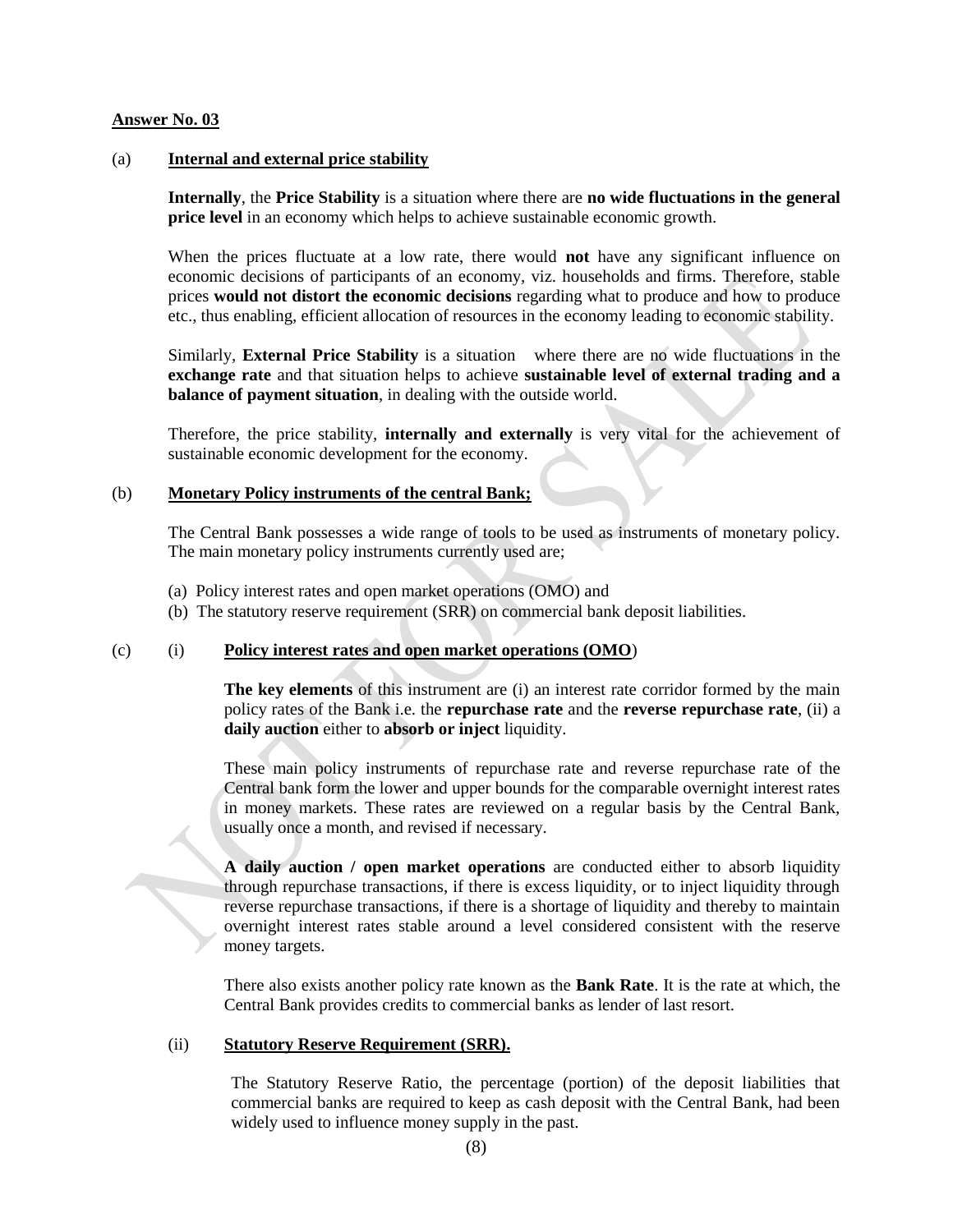However, the reliance on SRR as a day to day monetary management measure has been gradually reduced with a view to enhancing market orientation of monetary policy and also reducing the implicit cost of funds with the SRR would entail on commercial banks.

Under Monetary Law Act, commercial banks are required maintain reserves with the Central Bank at rates determined by the Central Bank. At present, demand, time and savings deposits of commercial banks are subject to SRR.

#### (d) (i) **GDP at Factor Cost Prices;**

Gross domestic product (GDP) is the aggregate value of-all final goods and services produced within the domestic territory of a country during a year.

The term "**factor cost**" or basic price is used in the national accounts to refer to the prices of products **as received by producers**.

Accordingly **GDP at factor cost = Total factor cost of production of all final goods and services including the profit = total salaries, wages & employee earnings, total rent, total interest and total corporate profit.**

In other words, factor income earned by all four factors of production in the process of production of goods and services.

#### (ii) **GDP at market price;**

This is the money value of all domestic final gross output or product of a nation. The term domestic output refers to the output exclusively produced within the domestic territory of a country. "By gross domestic product we mean value of all the final goods and services produced in any given period usually in a year in the domestic territory of a country".

In 'order to calculate GDP **at market price**, all goods and services produced domestically are **multiplied** by their respective **market prices**. Market prices are the **prices as paid by consumers**. Thus, factor cost or basic prices are equal to market prices **minus** taxes on products **plus** subsidies on products.

**GDP at market prices = (GDP at factor cost prices) + (Indirect taxes or taxes on products) – (subsidies on products).**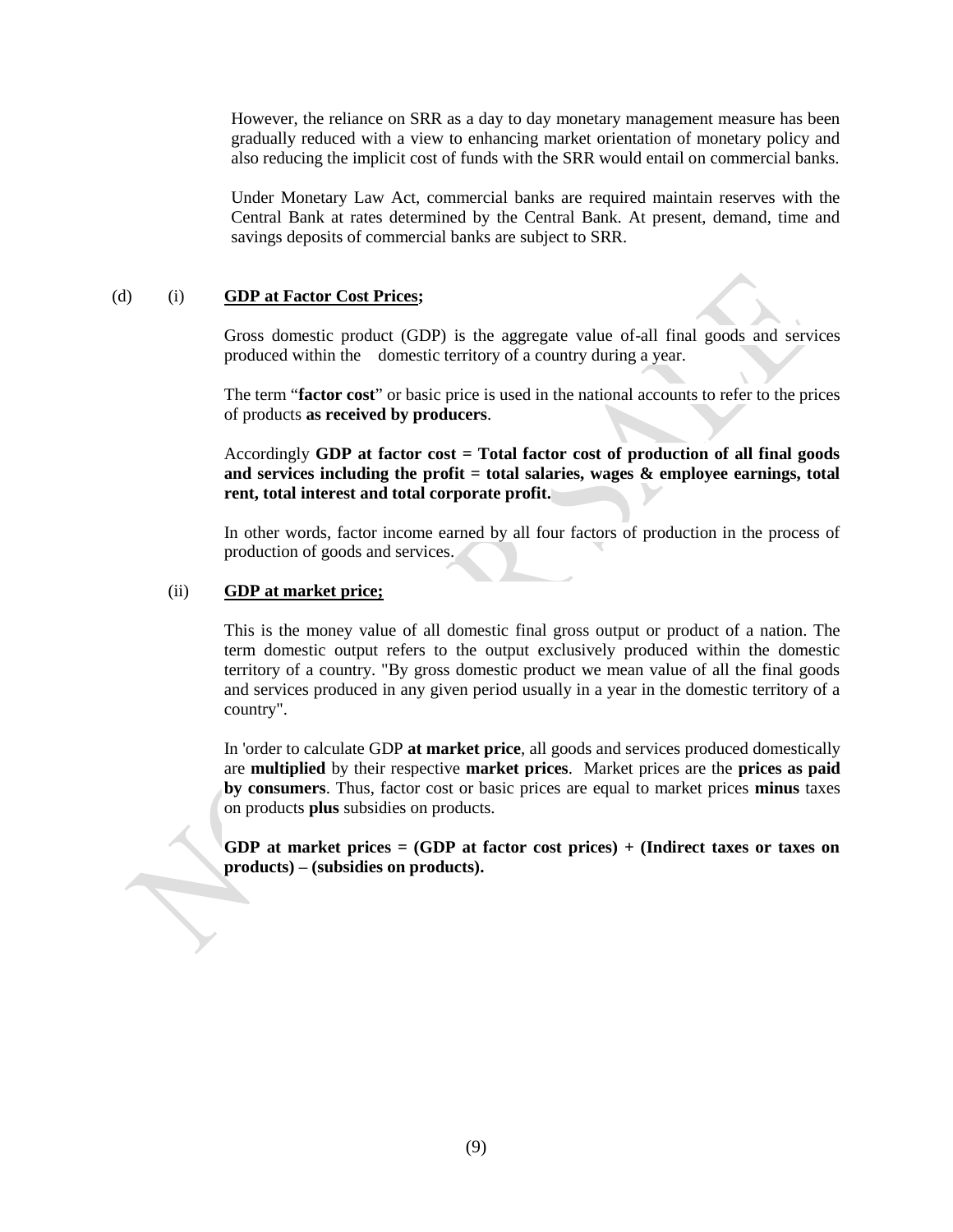#### (a) **Inflation**;

In economics, **inflation** is a rise in the **general level of prices of goods and services** in an economy **over a period of time or** the **rate at which the general level of prices** for goods and services is rising in an economy.

(b) Colombo Consumer Price Index is the index used to measure the rate of inflation in Sri Lanka

#### (c) (i) **Demand Pull Inflation**;

This is a term used in Keynesian economics to describe the scenario that occurs **when price levels rise** because of an **imbalance** in the **aggregate supply and aggregate demand**. When the aggregate demand in an economy strongly outweighs the aggregate supply, prices increase. Economists will often say that demand-pull inflation is a result of too many dollars chasing too few goods.

#### (ii) **Cost Push Inflation;**

This is a phenomenon in which the general price levels rise (inflation) due to increases mainly in the **cost of wages and raw materials of goods or services produced.**

#### (d) **GDP Deflator**;

In most systems of national income accounts, GDP deflator measures the **ratio of nominal (or current-price) GDP to the real (or volume) measure of GDP**. The formula used to calculate the deflator is:

GDP deflator =  $\frac{\text{Nominal GDP}}{\text{Real GDP}} \times 100$ 

Here the Real GDP is GDP at constant prices.

Dividing the nominal GDP by the Real GDP and multiplying it by 100 would give the figure for real GDP, hence deflating the nominal GDP into a real measure. This measure helps to ascertain the real growth in GDP over the years.

#### (e) (i) **Improved domestic supply conditions;**

Thismeans the situations contributed to increase the **aggregate supply** caused by say, **improved weather conditions** as regards the agricultural products, **improved productivity** due to **enhanced technology, higher investments** etc. This situation has helped to maintain the **internal price stability** by **minimizing the inflationary pressure** due to **heavy demand.** 

#### (ii) **Prudent Liquidity Management in the economy;**

This means the **effective implementation of monetary policy measures** by the Central Bank **to maintain the money supply and aggregate deman**d in the economy at an optimum level **to minimize the inflationary pressure due to possible increased aggregate market demand** due to **excessive money supply/excessive liquidity** in the economy.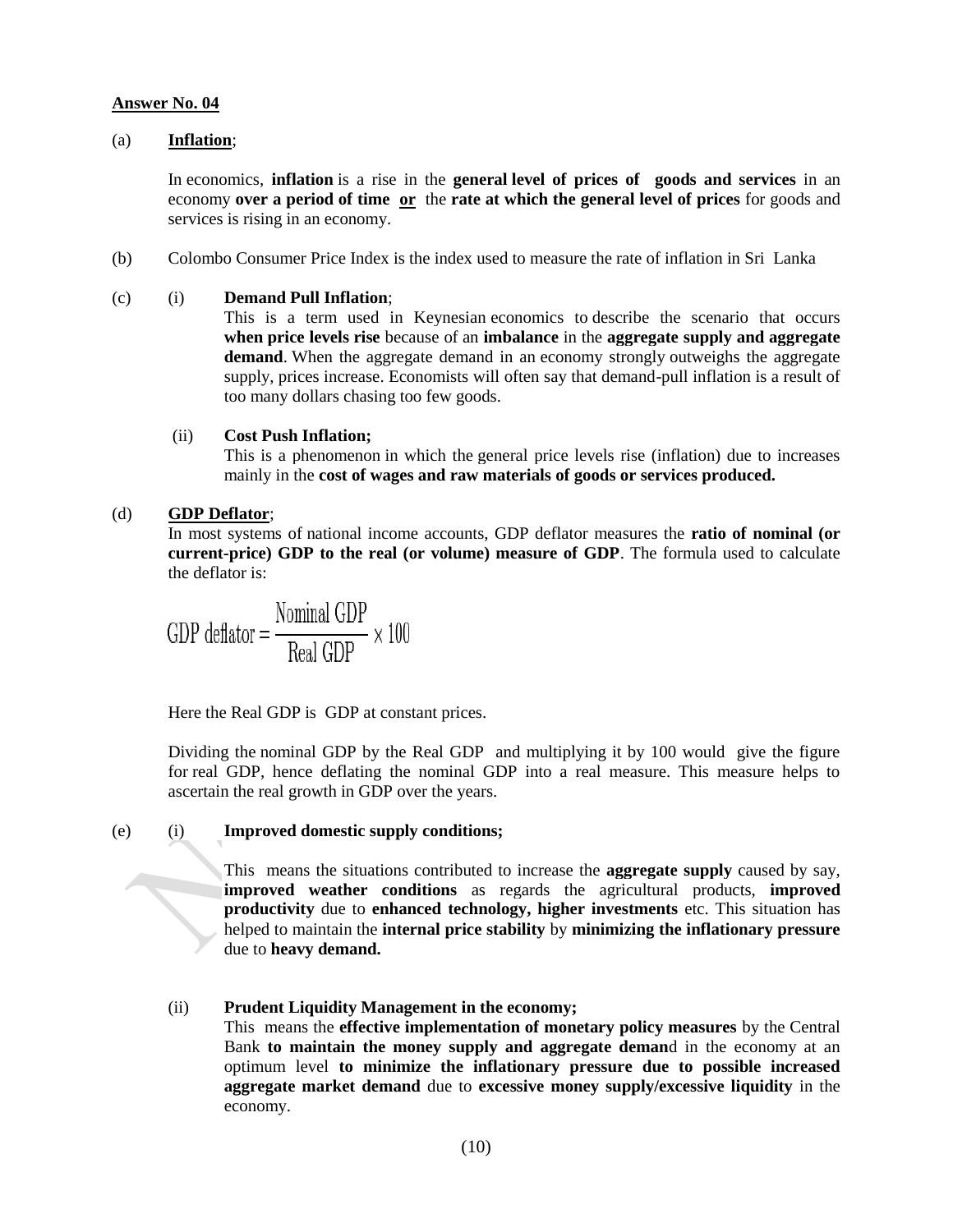#### (a) **"Balance of Payments" (BOP)**

A record of all transactions made **between one particular country** and **all other countries** during a **specified period of time**. BOP compares the dollar difference of the amount of exports and imports, including all financial exports and imports. A negative balance of payments means that more money is flowing out of the country than coming in, and vice versa. Persistent negative balance of payments situation will contribute to experience adverse external disability.

**The Contract of the Contract of the Contract of the Contract of the Contract of the Contract of the Contract o** 

 $\mathcal{S}^{\mathcal{S}}$ 

#### (b) **Main Components of a Balance of payments Account.**

| <b>I. Current Account</b>                |                                                                                                                                                                                                                      |  |  |
|------------------------------------------|----------------------------------------------------------------------------------------------------------------------------------------------------------------------------------------------------------------------|--|--|
| $(A)$ Goods                              | General merchandise, goods for processing, repairs on goods<br>produced in ports by carries and non-monetary gold.                                                                                                   |  |  |
| (B) Services                             | Transportation, travel, communications, construction, financial<br>and computer services, royalties and license fees, other<br>professional and business services.                                                   |  |  |
| $(C)$ Income                             | Direct investment income, portfolio investment income, and<br>compensation of employees                                                                                                                              |  |  |
| (D) Current Transfers                    | Government current transfers, workers' remittances and other<br>current transfers.                                                                                                                                   |  |  |
| <b>II. Capital and Financial Account</b> |                                                                                                                                                                                                                      |  |  |
| 1. Capital Account                       |                                                                                                                                                                                                                      |  |  |
| (A) Capital transfers                    | Government and private transfers of fixed assets<br>and<br>forgiveness of liabilities.                                                                                                                               |  |  |
| (B)<br>financial assets                  | Non-produced and Non-Land and subsoil assets, patents, copyrights, trademarks,<br>franchises.                                                                                                                        |  |  |
| 2. Financial Account                     |                                                                                                                                                                                                                      |  |  |
| (C) Direct Investment                    | External investments with lasting interest in enterprises.                                                                                                                                                           |  |  |
| (D) Portfolio Investment                 | External investments in securities and financial derivatives.                                                                                                                                                        |  |  |
| $(E)$ Other investment                   | External investments other than reserves, direct and portfolio<br>investments. For example, short- and long-terms loans, trade<br>credits, currency holdings and deposits, other accounts<br>receivable and payable. |  |  |
| (F) Reserve Assets                       | Monetary gold, foreign exchange assets and other claims.                                                                                                                                                             |  |  |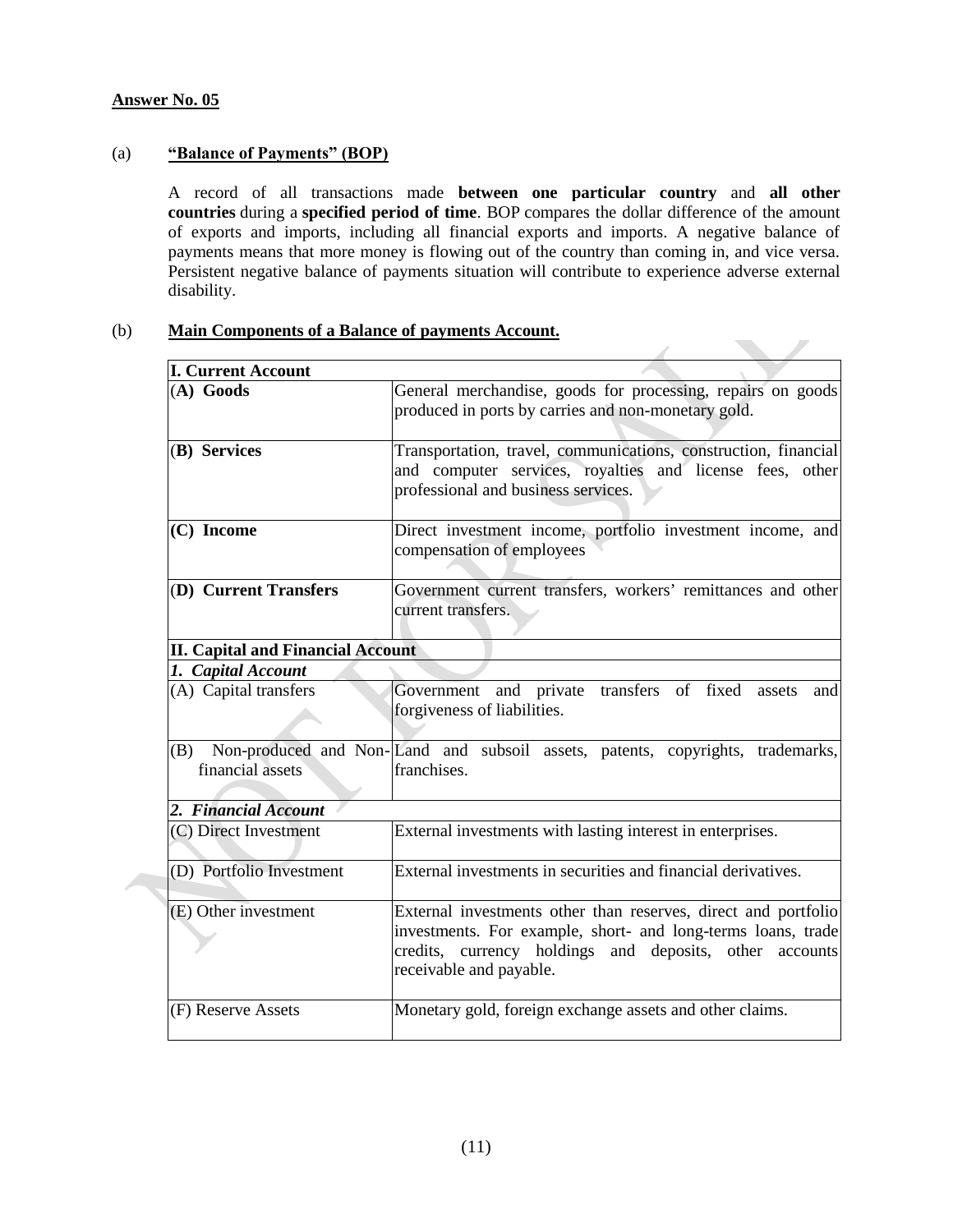#### (c) **Reasons for experiencing a persistent BOP Problem;**

Over the last two to three years, Sri Lanka has been experiencing **a progressive increase of imports coupled with gradual decrease of exports or increase of exports**, **but not at the rate of increase of imports** to enable **to outweigh the exchange outflow taken place** in the external trade. This was aggravated by the **deteriorating terms of trade** experienced by the country, especially **due to increasing fuel prices** in the world market.

#### (d) **Root causes for BOP problem;**

- i. Worldwide economic recession taken place.
- ii. Gradual decrease in prices of certain agricultural exports, e.g. Tea.
- iii. Not receiving certain export duty concessions, as Sri Lanka is a middle income economy.
- iv. Not taking the export proceeds back to the country by exporters and instead, retaining them outside the country, expecting further depreciation of Sri Lankan Rupee.
- v. Increase in fuel prices causing to have an increase of foreign exchange outflow.
- vi. Heavy demand for imported consumer items, including automobiles.

#### (e) **Remedial measures taken;**

- (i) Devaluate the Sri Lankan rupee against foreign currencies and thereafter allowing to float the Sri Lankan Rupee.
- (ii) Introduce certain monetary policy measures, mainly the increase of interest rates, to curtail the excess liquidity in the economy which had been causing to increase the demand for imports.
- (ii) Increase import duties of certain selected items like automobiles, to reduce the import demand to minimize the exchange outflow.
- (iii) Increase the selling price of fuel to control the consumption and reduce the pressure on its import bill.
- (iv) Encourage the commercial banks to minimize the loans given for imports.
- (v) Persuade exporters to bring back their export proceeds to Sri Lanka.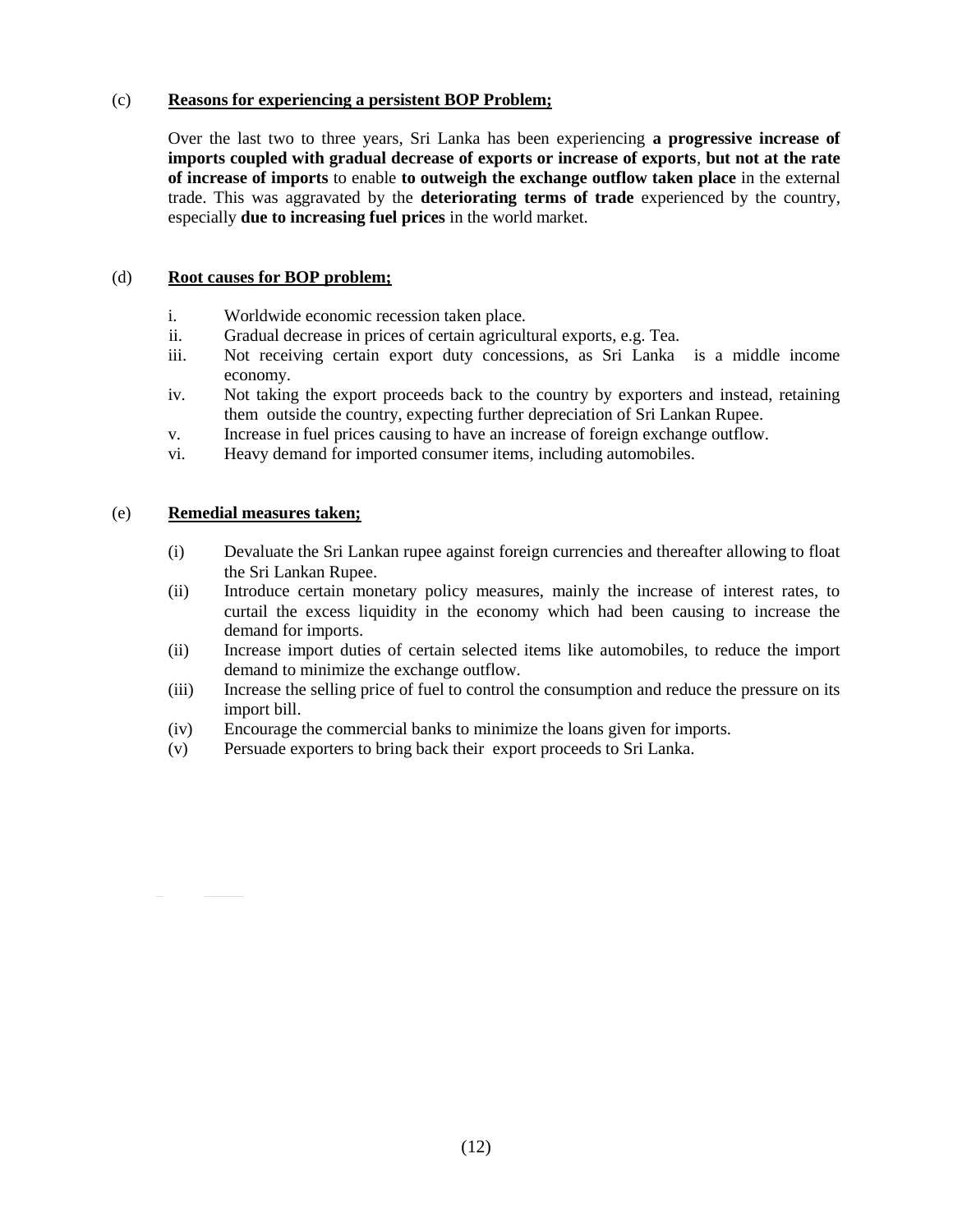#### (a) **Management Process**;

 The process of **planning, implementing and controlling** activities of any task / project that involve **using human, financial and material resources**, **in order to achieve set goals and objectives.**

#### (b) **If no proper planning taken place, there would not be any effective control;**

A typical process for management "**control"** includes the following steps: (**1**) actual performance is compared with **planned performance**, **(2**) the difference between the two is measured, (**3**) causes contributing to the difference are identified, and (**4**) corrective action is taken to eliminate or minimize the difference.

Accordingly, if there is no proper planning, **no proper comparison could be made** for the purpose of **control** as there would not be such **pre determined targets** and if that is the case, no proper investigation also could be made to **ascertain the contributing reasons** for such adverse variations /differences, **in order take corrective actions**.

Therefore, there would not be an effective control **to take place,** if there is no any plan to be compared with the real achievement.

#### (c) **Delegation of authority;**

**Delegation** is the **assignment of authority and responsibility** to another person (normally from a manager to a subordinate) to carry out **specific activities**. However the person who delegated the work remains **accountable for the outcome of the delegated work.** Delegation **empowers** a subordinate to make decisions, i.e. it is a **shif**t of decision-making authority **from one organizational level to a lower one**.

#### (d.) **Pre-requisites for successful delegation;**

- i. Correctly identify the right task to be delegated.
- ii. Correctly identify the right person (a competent person) to whom the task should be delegated.
- iii. Provide necessary training to the delegate to undertake the task.
- iv. Provide the necessary resources, including the necessary authority, to the delegate to carry out the task.
- vi. Availability of the superior on the scene to give guidance and advice to the delegate when it is required.
- vii. The superior must monitor the progress of the work by way of regular feedback, but without closely controlling the subordinate.
- viii. The subordinate must be rewarded for successfully carrying out the assigned task.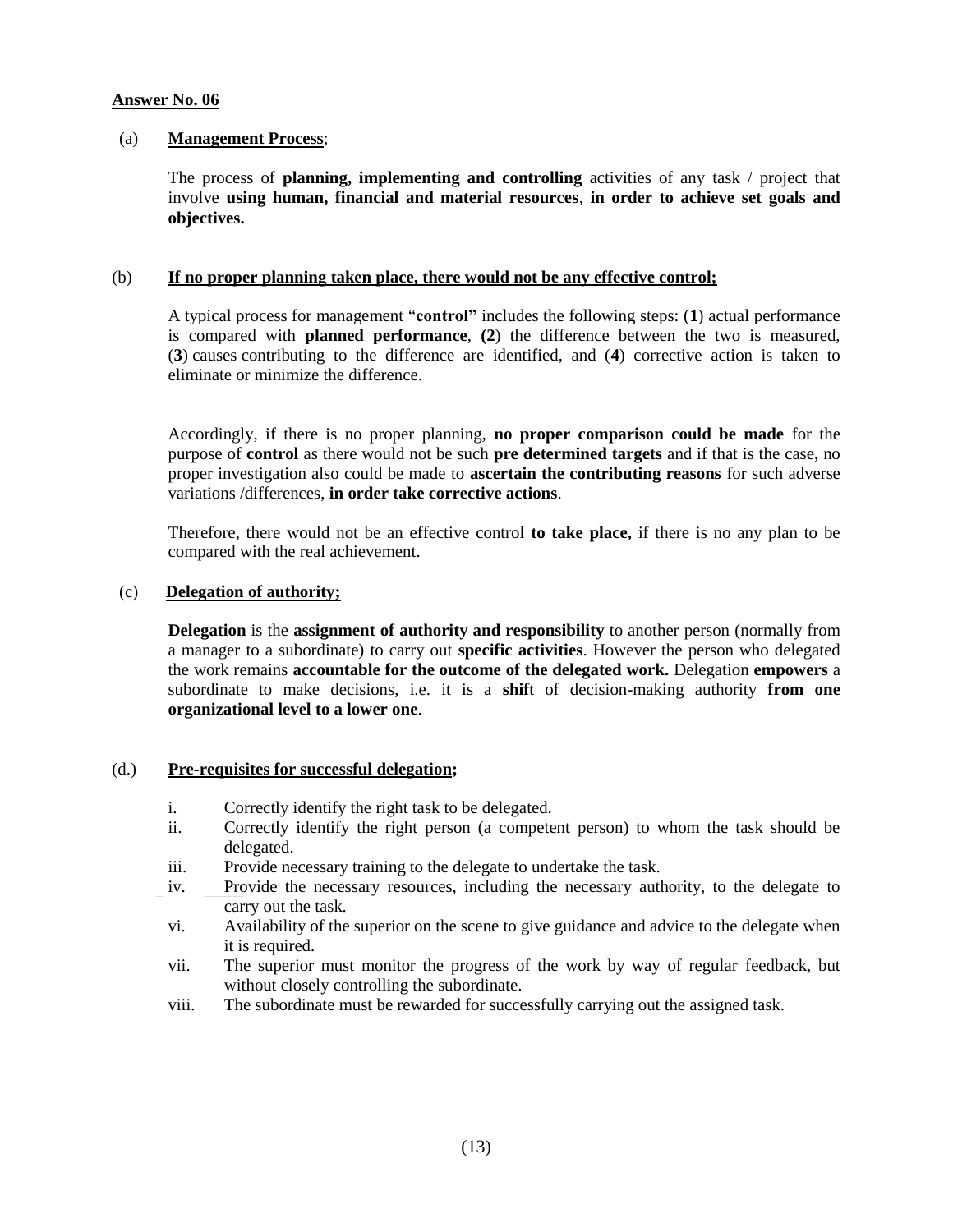#### (a) **Effective Communication**;

Communication is the process of **sharing information**, **thoughts and feelings** between people through **speaking, writing or body language**. Effective communication extends the concept to require that **transmitted content is received and understood by someone in the way it was intended**. The goals of effective communication include creating a common perception, changing behaviors and acquiring information.

#### (b) **Why Effective communication is significant for managers to perform their jobs?**

Effective communication is important in an organization because it creates mutual understanding environment between the managers and employees. Directly, it also helps in increasing the employee's productivity.

Therefore, clear speech is important so the other person / people can understand what the manager is saying. If it is written information, it should include facts as well as opinions so it is not biased. It should be formal and simple to read. People who will read this so think of how they would see it and work from there. It gives a sense of direction to the workers as they now understand what they are to achieve through good communication.

#### (c) **Esteem needs of human beings are considered very important for employee motivation;**

All humans have a need to be respected and to have self-esteem and self-respect. Esteem presents the normal human desire to be accepted and valued by others. People need to engage themselves to gain recognition and have an activity or activities that give the person a sense of contribution, to feel self-valued. Imbalances at this level can result in low self-esteem or an inferiority complex. People with low self-esteem need respect from others. They may seek fame or glory, which again depends on others.

Most people have a need for a stable self-respect and self-esteem. Maslow noted **two versions of esteem needs**, a lower one and a higher one. **The lower one is the need for the respect of others, the need for status, recognition, fame, prestige, and attention. The higher one is the need for self-respect, the need for strength, competence, mastery, self-confidence, independence and freedom.** Deprivation of these needs can lead to an inferiority complex, weakness and helplessness. That is why, recognition of esteem needs is considered more important for employee motivation.

#### (d) **Hygiene or maintenance factors;**

Hygiene factors are the situations related to the **environment in which employees do their work**. **Presence of hygiene factors in a poor condition causes job dissatisfact**ion. However, maintaining hygiene factors in an optimum level does not necessarily increase the job satisfaction level like in the case of the presence of motivational factors, which **influences to enhance the job satisfaction level.** 

Some examples of hygiene factors:

- i. Company Policy.
- ii. Working Conditions.
- iii. Salary.
- iv. Benefits.
- v. Supervision.
- vi. Administration.